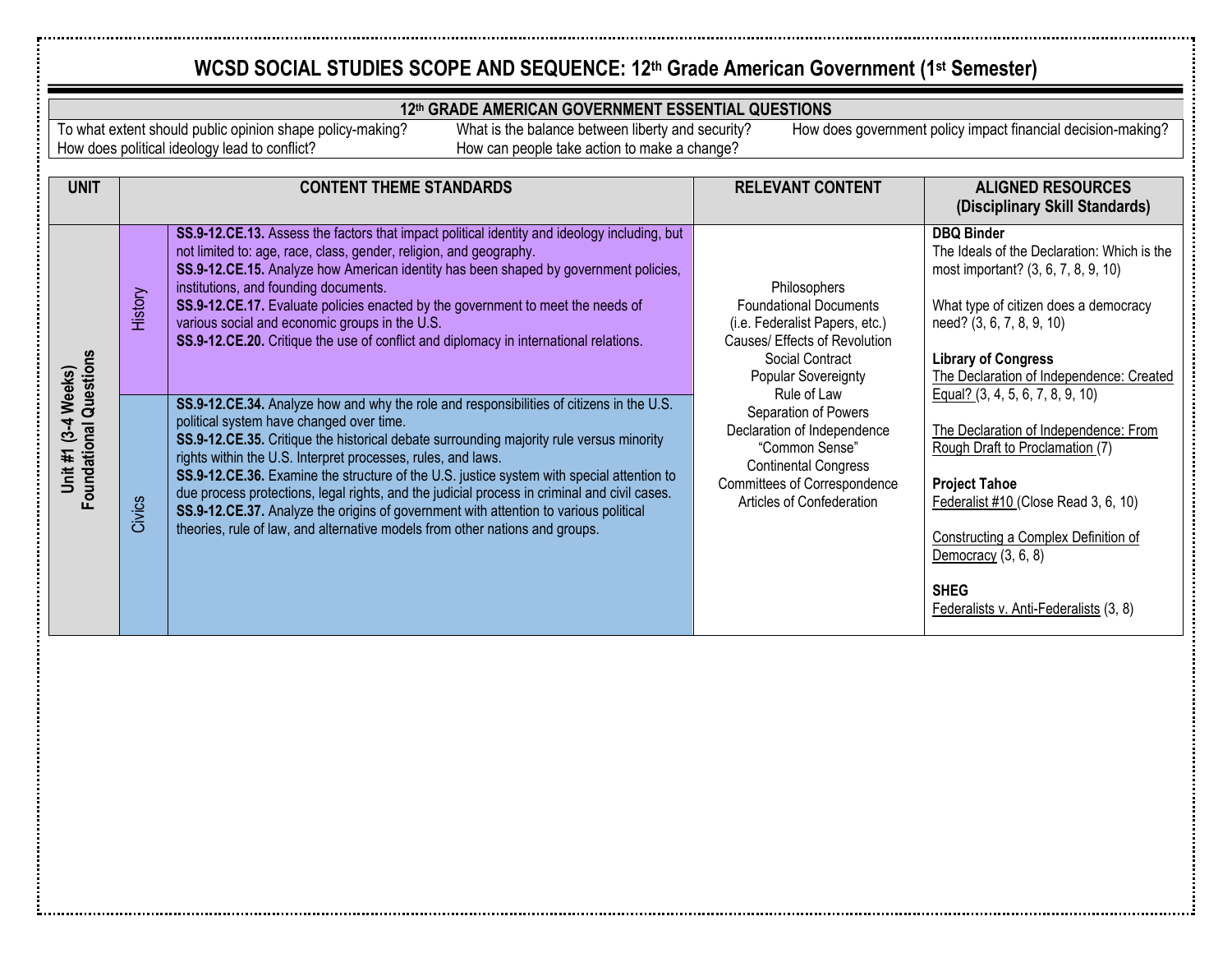#### **12th GRADE AMERICAN GOVERNMENT ESSENTIAL QUESTIONS**

To what extent should public opinion shape policy-making? How does political ideology lead to conflict?

What is the balance between liberty and security? How can people take action to make a change?

| <b>UNIT</b>                                                  |                | <b>CONTENT THEME STANDARDS</b>                                                                                                                                                                                                                                                                                                                                                                                                                                                                                                                                                                                                                                                                                                                                                                                                                                                                                                                                                                                                                                                                                                                                                                                                                                                                                                          | <b>RELEVANT CONTENT</b>                                                                                                                                                                                                       | <b>ALIGNED RESOURCES</b><br>(Disciplinary Skill Standards)                                                                                                                                                                                                                                                                                                                                                                                                                                                                                                                                                                                                                                                                                                                                                                                                                                                                                                                                                                                                                                                                                                                                            |
|--------------------------------------------------------------|----------------|-----------------------------------------------------------------------------------------------------------------------------------------------------------------------------------------------------------------------------------------------------------------------------------------------------------------------------------------------------------------------------------------------------------------------------------------------------------------------------------------------------------------------------------------------------------------------------------------------------------------------------------------------------------------------------------------------------------------------------------------------------------------------------------------------------------------------------------------------------------------------------------------------------------------------------------------------------------------------------------------------------------------------------------------------------------------------------------------------------------------------------------------------------------------------------------------------------------------------------------------------------------------------------------------------------------------------------------------|-------------------------------------------------------------------------------------------------------------------------------------------------------------------------------------------------------------------------------|-------------------------------------------------------------------------------------------------------------------------------------------------------------------------------------------------------------------------------------------------------------------------------------------------------------------------------------------------------------------------------------------------------------------------------------------------------------------------------------------------------------------------------------------------------------------------------------------------------------------------------------------------------------------------------------------------------------------------------------------------------------------------------------------------------------------------------------------------------------------------------------------------------------------------------------------------------------------------------------------------------------------------------------------------------------------------------------------------------------------------------------------------------------------------------------------------------|
| Federal, State, and Local Governments<br>Unit #2 (6-7 Weeks) | History        | SS.9-12.CE.15. Analyze how American identity has been shaped by government policies,<br>institutions, and founding documents.<br>SS.9-12.CE.16. Analyze how the interpretation of the founding documents has evolved throughout<br>U.S. history.<br>SS.9-12.CE.18. Analyze and evaluate current issues, major legislation, and policies in Nevada<br>politics.<br>SS.9-12.CE.19. Compare and contrast the U.S. and Nevada constitutions.<br>SS.9-12.CE.21. Compare and contrast the roles of the President and Congress in international<br>relations.                                                                                                                                                                                                                                                                                                                                                                                                                                                                                                                                                                                                                                                                                                                                                                                  | U.S. Constitution<br>Nevada Government Policy &<br>Process<br><b>Branches of Government</b><br>Federalism<br><b>Checks and Balances</b><br>Separation of Powers<br><b>Judicial Review</b><br>Majority Rule v. Minority Rights | <b>DBQ Binder</b><br>How Did the Constitution Guard Against<br>Tyranny? (3, 6, 7, 8, 9, 10)<br>Is the American Jury System Still a Good<br>Idea? (3, 6, 7, 8, 9, 10)<br><b>Library of Congress</b><br>The Bill of Rights: Debating the Amendments<br>(10)<br>The Constitution: Counter Revolution or<br>Nation Salvation (3, 4, 7, 8, 10)<br>The U.S. Constitution: Continuity and Change<br>in the Governing of the U.S. (3, 6, 8, 10)<br><b>National Archives</b><br>Teaching Six Big Ideas in the Constitution<br>(10)<br>Congress, the President, and the War Powers<br>Act<br>Understanding Federalism (3, 5, 6, 8, 10)<br><b>Project Tahoe</b><br>Federalism, the 10th Amendment, & Medical<br>Marijuana (Discussion 3, 6, 8, 10)<br><b>State's Rights Regarding Immigration</b><br>(Discussion 3, 6, 7, 8, 9, 10)<br>Federalist 10 (Close Read 3, 6, 10)<br>Majority Rule v. Minority Rights (Controversial<br>Issues 3, 5, 6, 8, 9, 10)<br>Do the presidential term limits set by the 22nd<br>Amendment violate the concept of<br>democracy? (DBQ 3, 6, 7, 8, 9, 10)<br><b>Inquiry Lesson</b><br>Mini-Inquiry- Why didn't it happen like that?<br>Slavery and Founding Documents (1, 2, 3, 5, |
|                                                              | Multi-Cultural | SS.9-12.CE.22. Analyze how local, state, and national governments institutionalized policies that<br>disenfranchised groups throughout U.S. History.<br>SS.9-12.CE.24. Analyze ways in which individuals can participate in the process of creating positive<br>changes for their communities by taking informed civic action.<br>SS.9-12.CE.25. Investigate ways that citizens can utilize civic action to create communities of<br>respect, equity, and diversity at the local, state, and national level.                                                                                                                                                                                                                                                                                                                                                                                                                                                                                                                                                                                                                                                                                                                                                                                                                            |                                                                                                                                                                                                                               |                                                                                                                                                                                                                                                                                                                                                                                                                                                                                                                                                                                                                                                                                                                                                                                                                                                                                                                                                                                                                                                                                                                                                                                                       |
|                                                              | Civics         | SS.9-12.CE.27. Examine the roles and responsibilities of the three branches of government.<br>SS.9-12.CE.28. Analyze the system of checks and balances and separation of powers historically<br>and in current events.<br>SS.9-12.CE.29. Analyze the legislative processes involved in the creation of laws and regulations at<br>the local, state, and national level.<br>SS.9-12.CE.31. Examine the role of special interest groups, lobbyists, and PACS on the U.S.<br>legislative process and electoral process.<br>SS.9-12.CE.32. Evaluate how the U.S. Constitution establishes the powers and responsibilities of<br>local, state, and tribal governments.<br>SS.9-12.CE.33. Analyze the collection and purpose of local, state, and federal taxes.<br>SS.9-12.CE.35. Critique the historical debate surrounding majority rule versus minority rights within<br>the U.S.<br>SS.9-12.CE.36. Examine the structure of the U.S. justice system with special attention to due<br>process protections, legal rights, and the judicial process in criminal and civil cases.<br>SS.9-12.CE.39. Analyze shifting U.S. government environmental policies and regulations in<br>response to changing human environment interactions.<br>SS.9-12.CE.41. Explain how government policies and political ideas have shifted due to patterns of |                                                                                                                                                                                                                               |                                                                                                                                                                                                                                                                                                                                                                                                                                                                                                                                                                                                                                                                                                                                                                                                                                                                                                                                                                                                                                                                                                                                                                                                       |
|                                                              | Geography      | immigration both historically and contemporarily.<br>SS.9-12.CE.42. Compare and contrast how different political systems currently affect the United<br>States and its citizens.                                                                                                                                                                                                                                                                                                                                                                                                                                                                                                                                                                                                                                                                                                                                                                                                                                                                                                                                                                                                                                                                                                                                                        |                                                                                                                                                                                                                               | 6, 9, 10, 12                                                                                                                                                                                                                                                                                                                                                                                                                                                                                                                                                                                                                                                                                                                                                                                                                                                                                                                                                                                                                                                                                                                                                                                          |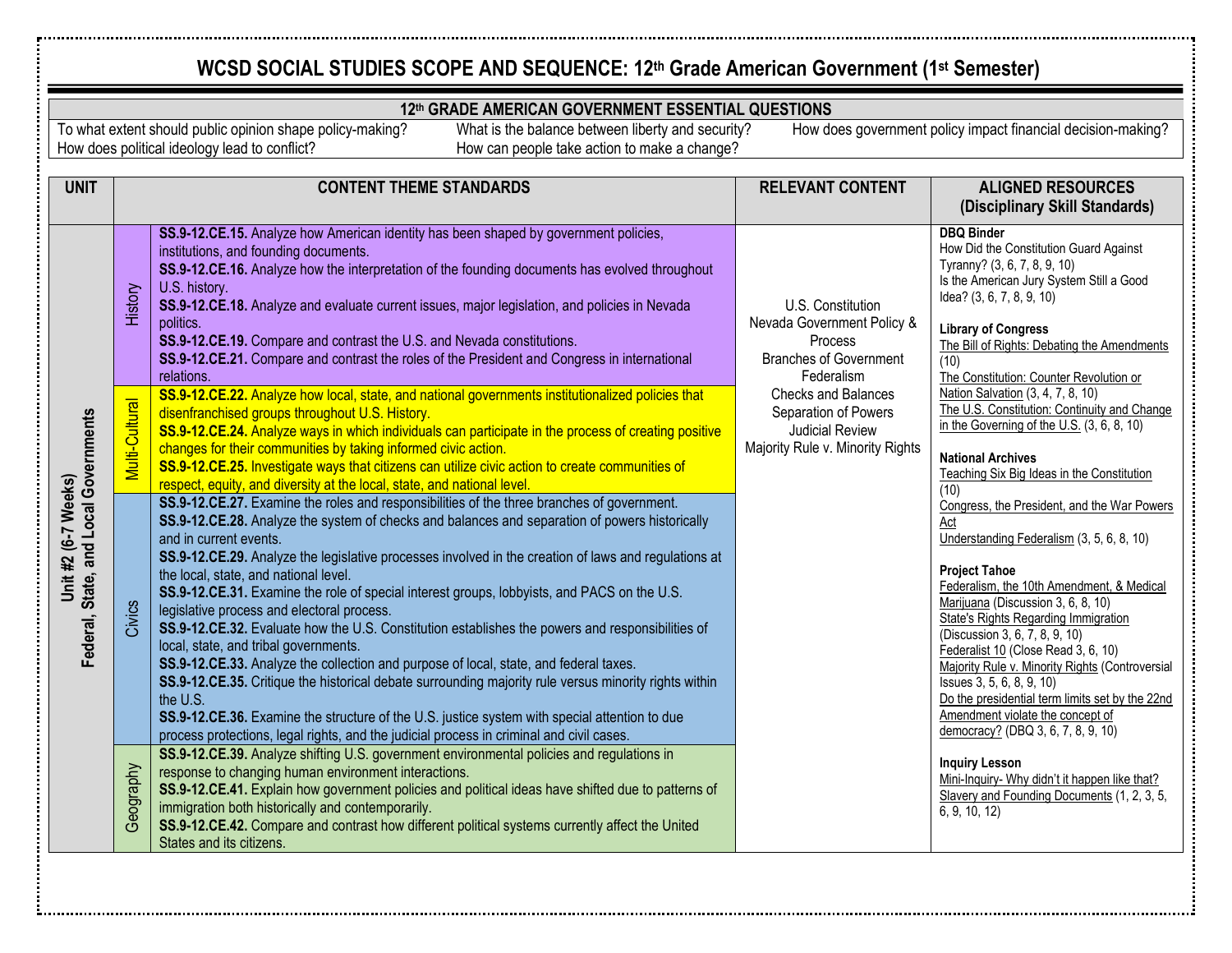#### **12th GRADE AMERICAN GOVERNMENT ESSENTIAL QUESTIONS**

To what extent should public opinion shape policy-making? How does political ideology lead to conflict?

What is the balance between liberty and security? How can people take action to make a change?

| <b>UNIT</b>                                             |                | <b>CONTENT THEME STANDARDS</b>                                                                                                                                                                                                                                                                                                                                                                                                                                                                                                                                                    | <b>RELEVANT CONTENT</b><br><b>ALIGNED RESOURCES</b>                                                                                       |                                                                                                                                                                                                                                                         |  |
|---------------------------------------------------------|----------------|-----------------------------------------------------------------------------------------------------------------------------------------------------------------------------------------------------------------------------------------------------------------------------------------------------------------------------------------------------------------------------------------------------------------------------------------------------------------------------------------------------------------------------------------------------------------------------------|-------------------------------------------------------------------------------------------------------------------------------------------|---------------------------------------------------------------------------------------------------------------------------------------------------------------------------------------------------------------------------------------------------------|--|
|                                                         |                |                                                                                                                                                                                                                                                                                                                                                                                                                                                                                                                                                                                   |                                                                                                                                           | (Disciplinary Skill Standards)                                                                                                                                                                                                                          |  |
| Influences on Political Behavior<br>Unit #3 (5-6 weeks) | History        | SS.9-12.CE.13. Assess the factors that impact political identity and ideology.<br>SS.9-12.CE.15. Analyze how American identity has been shaped by government<br>policies, institutions, and founding documents<br>SS.9-12.CE.16. Analyze how the interpretation of the founding documents has evolved<br>throughout U.S. history.<br>SS.9-12.CE.18. Analyze and evaluate current issues, major legislation, and policies in<br>Nevada politics.                                                                                                                                   | Media<br>Special Interest Groups<br><b>Political Parties</b><br><b>Voting Behaviors</b><br><b>Electoral Process</b><br><b>NGOs</b><br>PAC | <b>C3 Inquiry Lessons</b><br>Campaign Finance: Does money matter in political<br>campaigns?(2, 4, 6-11)<br>Political Parties: Do any political parties represent me?<br>Voting: What drives you to the polls? (2, 4, 6-11)                              |  |
|                                                         | Multi-Cultural | SS.9-12.CE.24. Analyze ways in which individuals can participate in the process of<br>creating positive changes for their communities by taking informed civic action.<br>SS.9-12.CE.25. Investigate ways that citizens can utilize civic action to create<br>communities of respect, equity, and diversity at the local, state, and national level.<br>SS.9-12.CE.26. Discuss the contributions of racially and ethnically diverse leaders that<br>have impacted political policies.                                                                                             |                                                                                                                                           | <b>Inquiry Lesson</b><br>How do politicians use voter demographics to their benefit?<br>(1, 2, 3)<br><b>DBQ</b><br>Should Americans be Required to Vote? (3, 6, 7, 8, 9, 10)                                                                            |  |
|                                                         | Civics         | SS.9-12.CE.30. Examine the various roles of U.S. media in shaping policy and political<br>discourse as well as providing oversight and additional checks on the system.<br>SS.9-12.CE.31. Examine the role of special interest groups, lobbyists, and PACS on the<br>U.S. legislative process and electoral process.<br>SS.9-12.CE.34. Analyze how and why the role and responsibilities of citizens in the U.S.<br>political system have changed over time.<br>SS.9-12.CE.35. Critique the historical debate surrounding majority rule versus minority<br>rights within the U.S. |                                                                                                                                           | Campaign Propaganda: Which Strategies Would You Use?<br>(3, 6, 7, 8, 9, 10)<br>Should the Electoral College Be Abolished? (3, 6, 7, 8, 9,<br>10)<br><b>Project Tahoe</b><br>Role of Mass Media OUT (SS.9-12.CE.3, 6, 8)                                 |  |
|                                                         | Geography      | SS.9-12.CE.38. Create, interpret, and utilize demographic data and geo-spatial<br>representations to better understand gerrymandering, redistricting, and regional political<br>ideology.<br>SS.9-12.CE.40. Analyze the differences in political behavior between diverse population<br>centers.<br>SS.9-12.CE.41. Explain how government policies and political ideas have shifted due to<br>patterns of immigration both historically and contemporarily.                                                                                                                       |                                                                                                                                           | America's Missing Constitutional Link (Close Reading)<br>(SS.9-12.CE.3, 6, 10)<br>The Selling of the President 1968 (Close Reading)<br>$(SS.9-12.CE.3, 6, 10)$<br><b>America's Missing Constitutional Link (Close Reading)</b><br>(SS.9-12.CE.3, 6, 10) |  |
|                                                         | Economics      | SS.9-12.CE.48. Evaluate the effectiveness of government policies on the U.S. economy.                                                                                                                                                                                                                                                                                                                                                                                                                                                                                             |                                                                                                                                           | Streetlaw.org<br>Should Our State Require Voter ID for In-Person Voting?<br>(Deliberation) (SS.9-12.CE. 1, 3, 6, 10)<br>Interest Groups and the US Supreme Court<br>(SS.9-12.CE. 3, 6)                                                                  |  |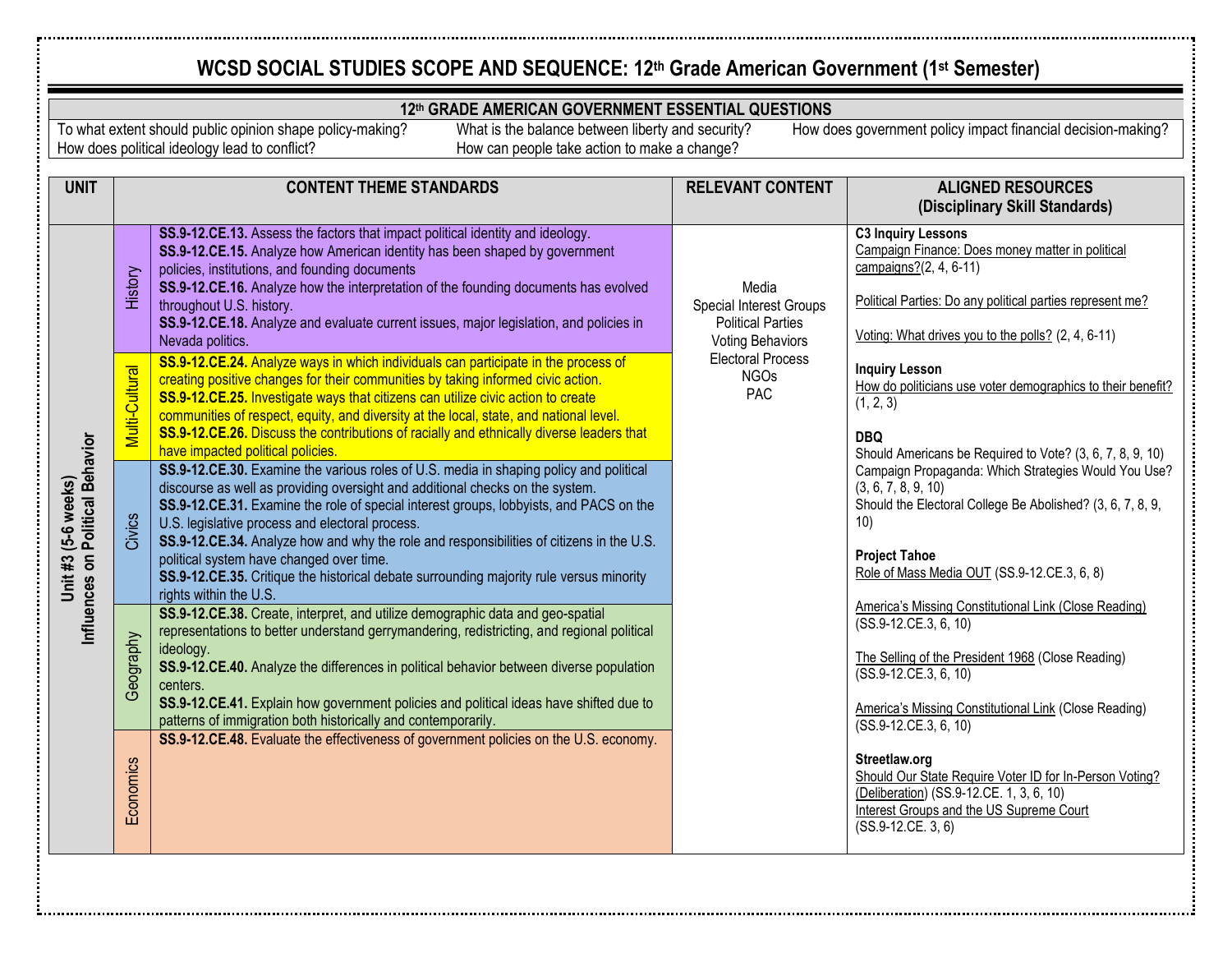#### **12th GRADE AMERICAN GOVERNMENT ESSENTIAL QUESTIONS**

To what extent should public opinion shape policy-making? How does political ideology lead to conflict?

What is the balance between liberty and security? How can people take action to make a change?

| <b>UNIT</b>                                      |                | <b>CONTENT THEME STANDARDS</b>                                                                                                                                                                                                                                                                                                                                                                                                                                                                                                                                                                                                                                                                                                                                                                                                                                                                                                                                                                                                                                                           | <b>RELEVANT CONTENT</b>                                                                                                                                                                                                                                                          | <b>ALIGNED RESOURCES</b><br>(Disciplinary Skill Standards)                                                                                                                                            |
|--------------------------------------------------|----------------|------------------------------------------------------------------------------------------------------------------------------------------------------------------------------------------------------------------------------------------------------------------------------------------------------------------------------------------------------------------------------------------------------------------------------------------------------------------------------------------------------------------------------------------------------------------------------------------------------------------------------------------------------------------------------------------------------------------------------------------------------------------------------------------------------------------------------------------------------------------------------------------------------------------------------------------------------------------------------------------------------------------------------------------------------------------------------------------|----------------------------------------------------------------------------------------------------------------------------------------------------------------------------------------------------------------------------------------------------------------------------------|-------------------------------------------------------------------------------------------------------------------------------------------------------------------------------------------------------|
| Global Interconnectedness<br>Unit #4 (3-5 Weeks) | History        | SS.9-12.CE.18. Analyze and evaluate current issues, major legislation, and policies in Nevada<br>politics.<br>SS.9-12.CE.20. Critique the use of conflict and diplomacy in international relations.<br>SS.9-12.CE.21. Compare and contrast the roles of the President and Congress in international<br>relations                                                                                                                                                                                                                                                                                                                                                                                                                                                                                                                                                                                                                                                                                                                                                                         | Foreign Policy<br>Isolationism<br><b>Comparative Government</b><br>Global Organizations<br>(i.e. United Nations)<br><b>International Trade</b><br><b>Environmental Policy</b><br>Diplomacy<br><b>International Relations</b><br>Globalization<br>Nevada's Role in Global Markets | <b>Bill of Rights Institute</b><br>Isis and American Foreign Policy<br>(3, 6, 10)<br><b>Inquiry Lesson</b>                                                                                            |
|                                                  | Multi-Cultural | SS.9-12.CE.22. Analyze how local, state, and national governments institutionalized policies that<br>disenfranchised groups throughout U.S. History.                                                                                                                                                                                                                                                                                                                                                                                                                                                                                                                                                                                                                                                                                                                                                                                                                                                                                                                                     |                                                                                                                                                                                                                                                                                  | How might sweatshops impact a<br>country? $(1,2, 3, 5, 6, 9, 10, 12)$<br><b>C3 Inquiry Lesson</b><br>How Should We Talk to North<br>Korea? (5, 6, 8, 11)                                              |
|                                                  | Civics         | SS.9-12.CE.30. Examine the various roles of U.S. media in shaping policy and political discourse as<br>well as providing oversight and additional checks on the system.<br>SS.9-12.CE.33. Analyze the collection and purpose of local, state, and federal taxes.<br>SS.9-12.CE.37. Analyze the origins of government with attention to various political theories, rule of<br>law, and alternative models from other nations and groups.                                                                                                                                                                                                                                                                                                                                                                                                                                                                                                                                                                                                                                                 |                                                                                                                                                                                                                                                                                  | <b>Choices</b><br>What should be the role of human<br>rights in U.S. policy?<br>$(3, 4, 6-10)$                                                                                                        |
|                                                  | Geography      | SS.9-12.CE.39. Analyze shifting U.S. government environmental policies and regulations in response<br>to changing human environment interactions.<br>SS.9-12.CE.41. Explain how government policies and political ideas have shifted due to patterns of<br>immigration both historically and contemporarily.                                                                                                                                                                                                                                                                                                                                                                                                                                                                                                                                                                                                                                                                                                                                                                             |                                                                                                                                                                                                                                                                                  | China on the World Stage:<br>Weighing the U.S. Response<br>$(3, 4, 6-10)$                                                                                                                             |
|                                                  | Economics      | SS.9-12.CE.44. Explain how changes in supply and demand cause changes in goods and services,<br>labor, credit, price, and foreign currencies.<br>SS.9-12.CE.45. Evaluate the effectiveness of government policies to improve market outcomes by<br>using cost-benefit analysis.<br>SS.9-12.CE.47. Identify economic indicators and use them to analyze current and future economies.<br>SS.9-12.CE.48. Evaluate the effectiveness of government policies on the U.S. economy.<br>SS.9-12.CE.49. Explain the influence of changes in spending, production, and the money supply on<br>various economic conditions utilizing current data.<br>SS.9-12.CE.51. Analyze how national and global economic issues and systems impact Nevada's<br>economy.<br>SS.9-12.CE.52. Analyze how governments throughout the world influence international trade of goods<br>and services.<br>SS.9-12.CE.53. Explain how globalization has impacted various aspects of economic growth, labor<br>markets, rights of citizens, the environment, and resource and income distribution in different nations. |                                                                                                                                                                                                                                                                                  | Dilemmas of Foreign Aid:<br>Debating U.S. policies (3, 4, 6-10)<br>Immigration and the U.S. Policy<br>Debate<br>$(3, 4, 6-10)$<br><b>SHEG</b><br>NAFTA (4, 5, 6, 7)<br>Kyoto Protocol (4, 5, 7, 8, 9) |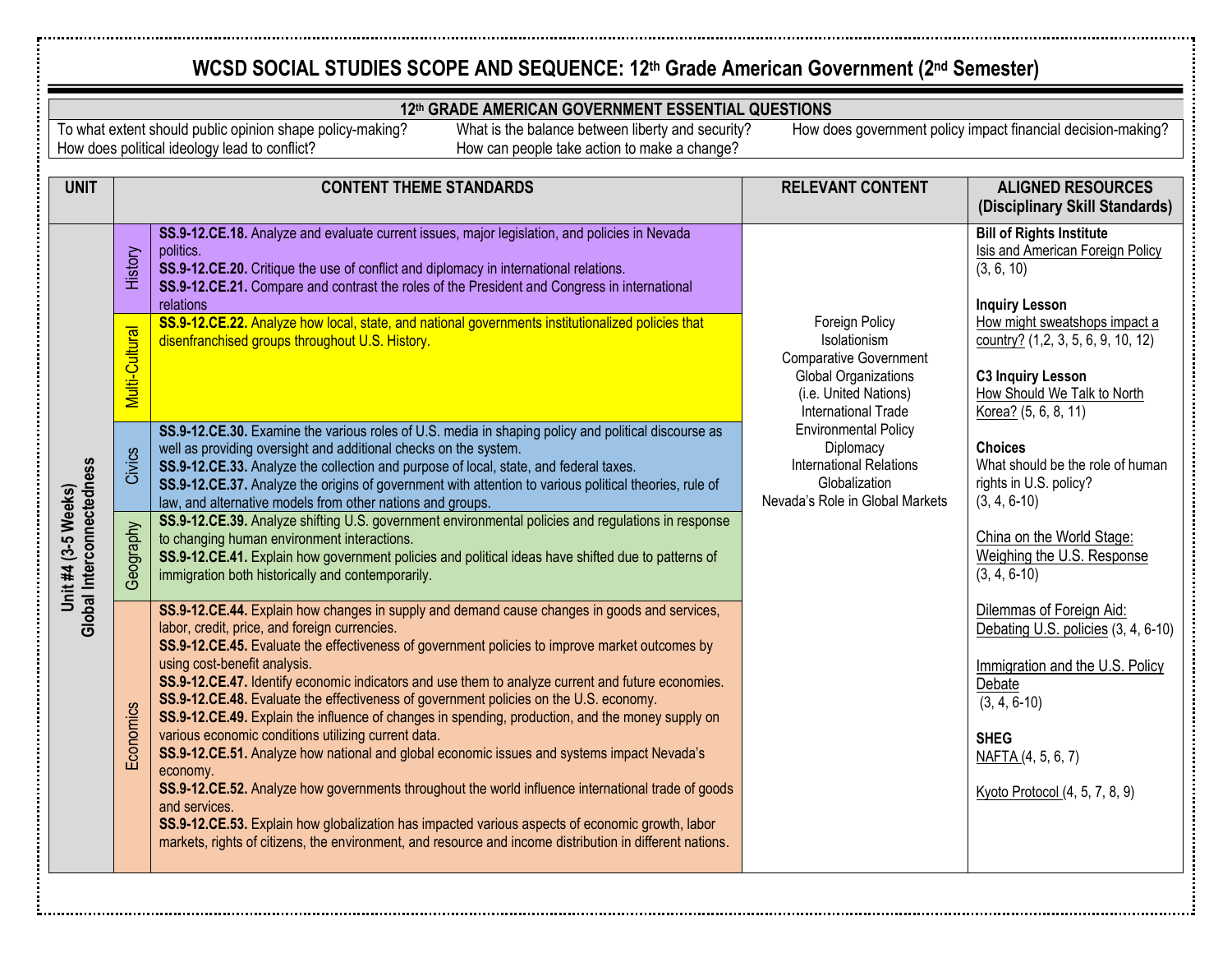#### **12th GRADE AMERICAN GOVERNMENT ESSENTIAL QUESTIONS**

To what extent should public opinion shape policy-making? How does political ideology lead to conflict?

What is the balance between liberty and security? How can people take action to make a change?

| <b>UNIT</b>                                  |           | <b>CONTENT THEME STANDARDS</b>                                                                                                                                                                                                                                                                                                                                                                                                                                                                                                                                                                                                                                                                                                                                                                                                                                                                                                                                                                                                                                                                                                                                                                                                                                                                                                                                                                           | <b>RELEVANT CONTENT</b>                                                                                                                   | <b>ALIGNED RESOURCES</b><br>(Disciplinary Skill Standards)                                                                                                                                                               |
|----------------------------------------------|-----------|----------------------------------------------------------------------------------------------------------------------------------------------------------------------------------------------------------------------------------------------------------------------------------------------------------------------------------------------------------------------------------------------------------------------------------------------------------------------------------------------------------------------------------------------------------------------------------------------------------------------------------------------------------------------------------------------------------------------------------------------------------------------------------------------------------------------------------------------------------------------------------------------------------------------------------------------------------------------------------------------------------------------------------------------------------------------------------------------------------------------------------------------------------------------------------------------------------------------------------------------------------------------------------------------------------------------------------------------------------------------------------------------------------|-------------------------------------------------------------------------------------------------------------------------------------------|--------------------------------------------------------------------------------------------------------------------------------------------------------------------------------------------------------------------------|
| U.S. Economic Systems<br>Unit #5 (2-4 weeks) | History   | SS.9-12.CE.17. Evaluate policies enacted by the government to meet the needs of various social and<br>economic groups in the U.S.<br>SS.9-12.CE.18. Analyze and evaluate current issues, major legislation, and policies in Nevada politics.                                                                                                                                                                                                                                                                                                                                                                                                                                                                                                                                                                                                                                                                                                                                                                                                                                                                                                                                                                                                                                                                                                                                                             | Supply and Demand                                                                                                                         | <b>C3 Inquiry Lessons</b><br>Corporate Social Responsibility:<br>Should Corporations Have a<br>Conscience? (3, 5, 6, 7, 8, 10, 12,<br>13)                                                                                |
|                                              | Civics    | SS.9-12.CE.29. Analyze the legislative processes involved in the creation of laws and regulations at the<br>local, state, and national level.<br>SS.9-12.CE.30. Examine the various roles of U.S. media in shaping policy and political discourse as<br>well as providing oversight and additional checks on the system.<br>SS.9-12.CE.33. Analyze the collection and purpose of local, state, and federal taxes.                                                                                                                                                                                                                                                                                                                                                                                                                                                                                                                                                                                                                                                                                                                                                                                                                                                                                                                                                                                        | <b>Financial Institutions</b><br><b>Comparative Economic Systems</b><br><b>Labor Markets</b><br>Standard of Living<br>Economic Indicators | Economic Happiness: How Could<br>Americans Be Happier? (3, 5, 6, 7,<br>8, 10, 12, 13)                                                                                                                                    |
|                                              | Geography | SS.9-12.CE.39. Analyze shifting U.S. government environmental policies and regulations in response to<br>changing human environment interactions.<br>SS.9-12.CE.41. Explain how government policies and political ideas have shifted due to patterns of<br>immigration both historically and contemporarily.<br>SS.9-12.CE.42. Compare and contrast how different political systems currently affect the United States<br>and its citizens.                                                                                                                                                                                                                                                                                                                                                                                                                                                                                                                                                                                                                                                                                                                                                                                                                                                                                                                                                              |                                                                                                                                           | Worth the Price? Gender Wage<br>Gap: What Should Be Done about<br>the Gender Wage Gap? $(3, 5, 6, 7,$<br>8, 10, 12, 13)<br>Free Trade: Is Free Trade Worth the                                                           |
|                                              | Economics | SS.9-12.CE.44. Explain how changes in supply and demand cause changes in goods and services,<br>labor, credit, price, and foreign currencies.<br>SS.9-12.CE.45. Evaluate the effectiveness of government policies to improve market outcomes by using<br>cost-benefit analysis.<br>SS.9-12.CE.46. Describe the roles of institutions and rights of individuals regarding property and the<br>rule of law in a market economy.<br>SS.9-12.CE.47. Identify economic indicators and use them to analyze current and future economies.<br>SS.9-12.CE.48. Evaluate the effectiveness of government policies on the U.S. economy.<br>SS.9-12.CE.49. Explain the influence of changes in spending, production, and the money supply on<br>various economic conditions utilizing current data.<br>SS.9-12.CE.50. Critique how advancements in technology and investments in capital goods and human<br>capital increase economic growth and standards of living.<br>SS.9-12.CE.51. Analyze how national and global economic issues and systems impact Nevada's<br>economy.<br>SS.9-12.CE.52. Analyze how governments throughout the world influence international trade of goods<br>and services.<br>SS.9-12.CE.53. Explain how globalization has impacted various aspects of economic growth, labor<br>markets, rights of citizens, the environment, and resource and income distribution in different nations. |                                                                                                                                           | Price? (3, 5, 6, 7, 8, 10, 12, 13)<br><b>Library of Congress</b><br>The Great Depression and the<br>1990s (3, 8, 10)<br>Congress, the Great Society, and<br>Today (3, 5, 8, 10)<br><b>SHEG</b><br>Reaganomics (3, 8, 10) |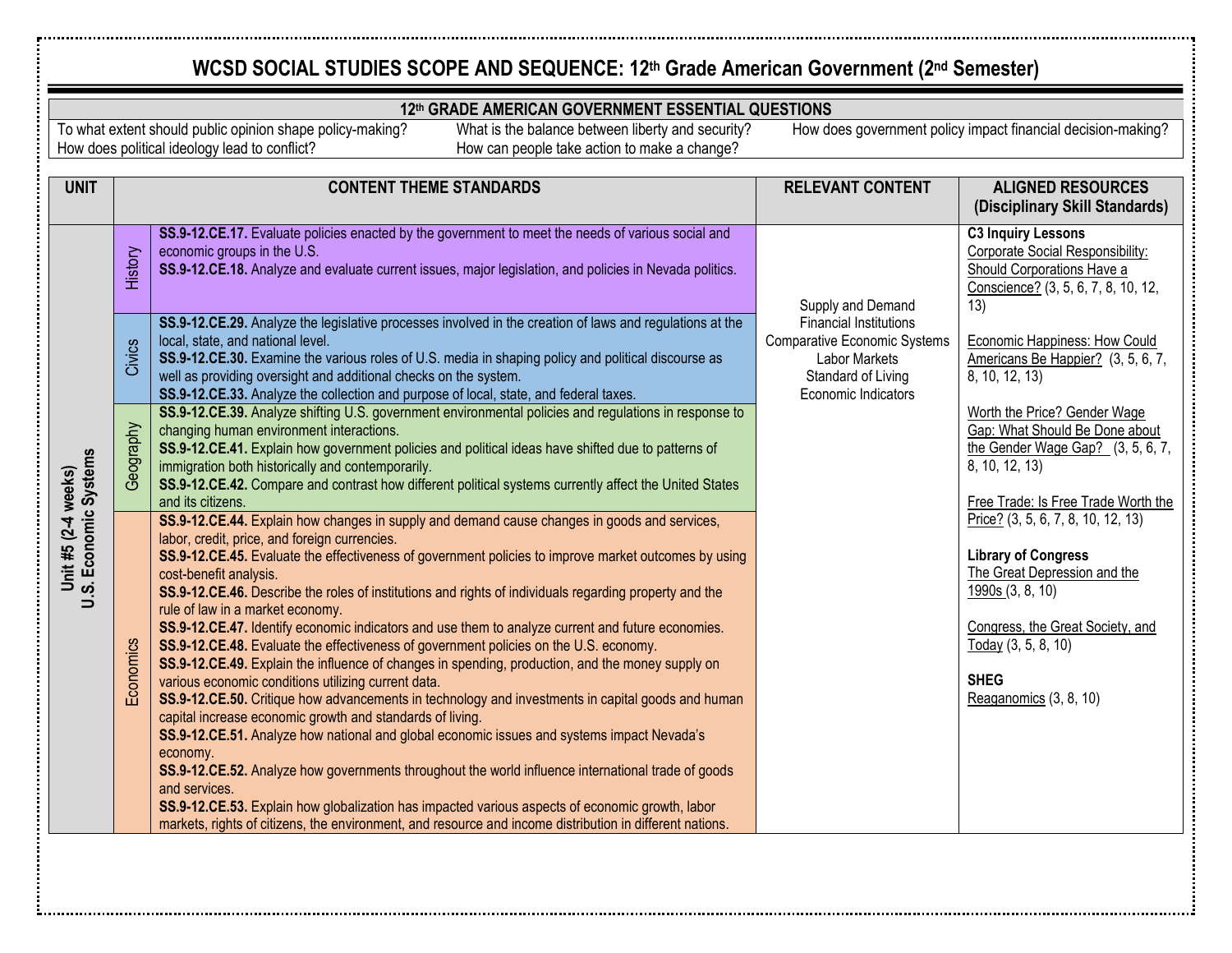#### **12th GRADE AMERICAN GOVERNMENT ESSENTIAL QUESTIONS**

To what extent should public opinion shape policy-making? How does political ideology lead to conflict?

What is the balance between liberty and security? How can people take action to make a change?

| <b>UNIT</b>                               |                                 | <b>CONTENT THEME STANDARDS</b>                                                                                                                                                                                                                                                                                                                                                                                                                                                                                                                                                                                                                                                                                                                                                                                                                                                                                                                                                                                                                                                                                                                                                                                                                                                                                                                                                                                                                                                                                                                                                                                                                                                                                                                                                                                                                                                                                                                                                                                                                                                                                                                                                                                                                                                                                                                                                                                                                                                                                                              | <b>RELEVANT CONTENT</b>                                                                                                                             | <b>ALIGNED RESOURCES</b><br>(Disciplinary Skill Standards)                                                                                                                                                                                                                                                                                                                                                                                                                                                                                                                                                                          |
|-------------------------------------------|---------------------------------|---------------------------------------------------------------------------------------------------------------------------------------------------------------------------------------------------------------------------------------------------------------------------------------------------------------------------------------------------------------------------------------------------------------------------------------------------------------------------------------------------------------------------------------------------------------------------------------------------------------------------------------------------------------------------------------------------------------------------------------------------------------------------------------------------------------------------------------------------------------------------------------------------------------------------------------------------------------------------------------------------------------------------------------------------------------------------------------------------------------------------------------------------------------------------------------------------------------------------------------------------------------------------------------------------------------------------------------------------------------------------------------------------------------------------------------------------------------------------------------------------------------------------------------------------------------------------------------------------------------------------------------------------------------------------------------------------------------------------------------------------------------------------------------------------------------------------------------------------------------------------------------------------------------------------------------------------------------------------------------------------------------------------------------------------------------------------------------------------------------------------------------------------------------------------------------------------------------------------------------------------------------------------------------------------------------------------------------------------------------------------------------------------------------------------------------------------------------------------------------------------------------------------------------------|-----------------------------------------------------------------------------------------------------------------------------------------------------|-------------------------------------------------------------------------------------------------------------------------------------------------------------------------------------------------------------------------------------------------------------------------------------------------------------------------------------------------------------------------------------------------------------------------------------------------------------------------------------------------------------------------------------------------------------------------------------------------------------------------------------|
|                                           | Civics                          | SS.9-12.CE.33. Analyze the collection and purpose of local, state, and federal taxes.                                                                                                                                                                                                                                                                                                                                                                                                                                                                                                                                                                                                                                                                                                                                                                                                                                                                                                                                                                                                                                                                                                                                                                                                                                                                                                                                                                                                                                                                                                                                                                                                                                                                                                                                                                                                                                                                                                                                                                                                                                                                                                                                                                                                                                                                                                                                                                                                                                                       |                                                                                                                                                     | Mini DBQ<br>The Preamble and the Federal Budget:<br>Are We Slicing the Pie Correctly? (3,                                                                                                                                                                                                                                                                                                                                                                                                                                                                                                                                           |
| Unit #6 (2-3 weeks)<br>Financial Literacy | Economics<br>Financial Literacy | SS.9-12.CE.44. Explain how changes in supply and demand cause changes in goods and services,<br>labor, credit, price, and foreign currencies.<br>SS.9-12.CE.46. Describe the roles of institutions and rights of individuals regarding property and the<br>rule of law in a market economy.<br>SS.9-12.CE.50. Critique how advancements in technology and investments in capital goods and<br>human capital increase economic growth and standards of living.<br>SS.9-12.CE.51. Analyze how national and global economic issues and systems impact Nevada's<br>economy.<br>SS.9-12.FL.1. Analyze the alternatives and consequences of financial decision-making in the<br>development of financial goals.<br>SS.9-12.FL.2. Evaluate assessment and computation of taxes at the local, state, and federal level.<br>SS.9-12.FL.3. Locate and evaluate financial information from various sources.<br>SS.9-12.FL.4. Develop and evaluate a personal financial plan, including a savings plan, utilizing a<br>financial record keeping system for accounts.<br>SS.9-12.FL.5. Analyze the cost and benefits of different types of credit and debt including how to avoid<br>and resolve debt problems.<br>SS.9-12.FL.6. Explain the purpose of a credit report, how that report is used by lenders, employers,<br>and insurers, and the borrower's access, rights, and responsibilities related to a credit report.<br>SS.912.FL.7. Compare and contrast different types of loans with attention to interest rates, terms of<br>the loan, compounding frequency in relation to managing debt, and consequences of acquiring debt.<br>SS.9-12.FL.8. Analyze methods to prevent and limit the consequences of identity theft and fraud.<br>SS.9-12.FL.9. Distinguish the cost and benefits of various investment strategies including securities,<br>stocks, and bonds with attention to compound interest, risk, and methods of buying and selling<br>investments.<br>SS.9-12.FL.10. Analyze the purpose and specifics of various insurance plans and compare quality of<br>insurance providers.<br>SS.9-12.FL.11. Evaluate college and career choices and their effect on income, disposable income,<br>unemployment, and underemployment.<br>SS.9-12.FL.12. Practice completing important financial, academic, and career documents including,<br>but not limited to: loan applications, scholarship applications, job applications, resumes, etc.<br>SS.9-12.FL.13. Analyze the requirements and benefits of postsecondary financing options. | <b>Financial Decision-Making</b><br>Saving and Spending<br>Credit and Debt<br>Insurance<br>Investing and Risk<br>College and Career<br>Preparedness | 6, 7, 8, 9, 10<br>Is College Worth It? (SS.9-12.CE. 3,<br>6, 7, 8, 9, 10<br><b>EverFi</b><br>Everfi Login<br>Everfi Course<br><b>iCivics</b><br>Kids & Credit<br>Banks, Credit, and the Economy<br><b>Miscellaneous Financial Literacy</b><br><b>Smart Borrowing</b><br>Loot, Inc. (Columbia University)<br>How Credit Works<br>Video: Student Debt Roulette<br>40 Money Tips Every College<br><b>Student Should Know</b><br>Foundation for Teaching Economics<br><b>Build Your Wealth</b><br><b>FDIC</b><br><b>Practical Money Skills</b><br><b>Earning Credit</b><br><b>Inflation Data</b><br>EconEd<br>Next Gen Personal Finance |